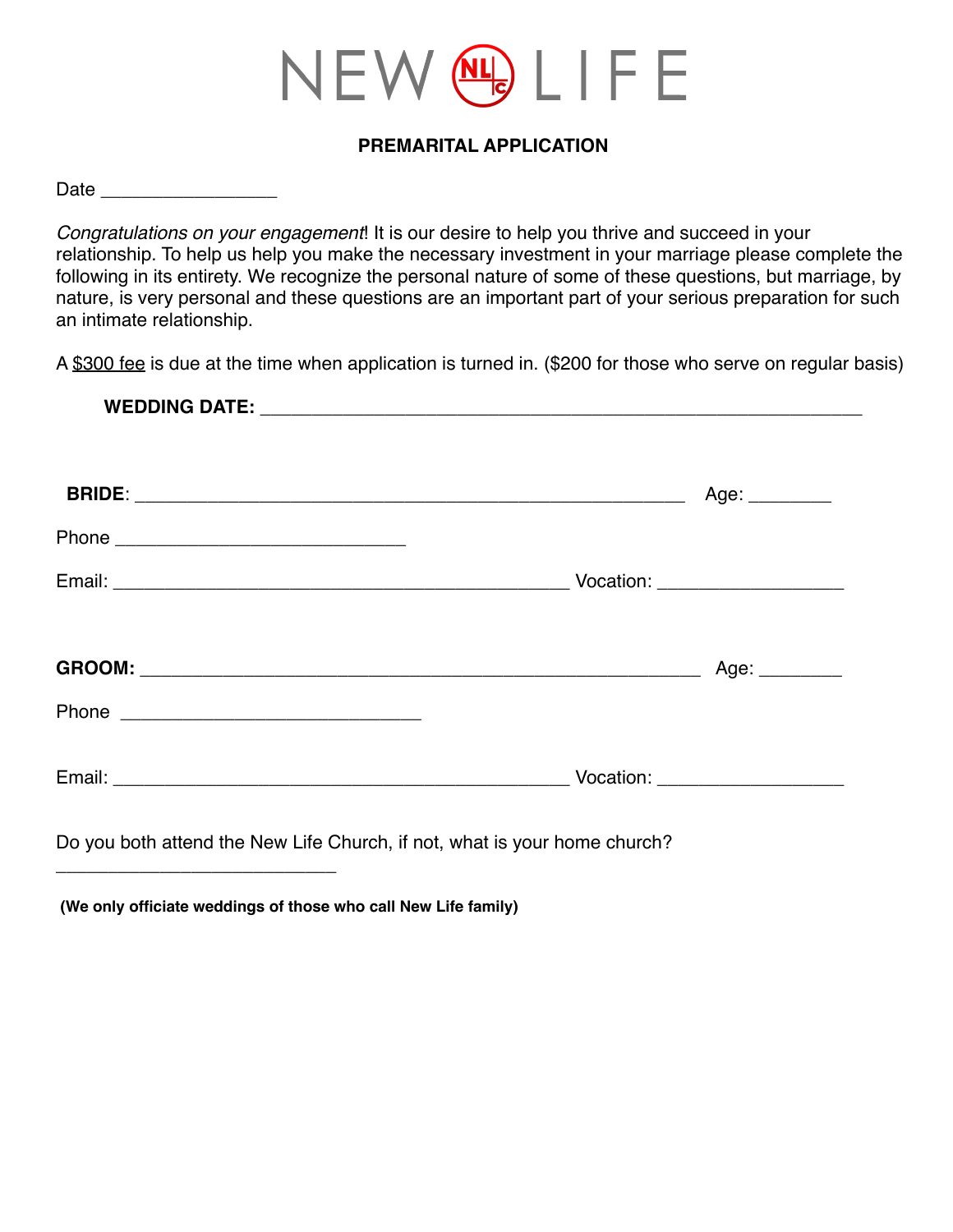## **History of your Faith**

#### **BRIDE:**

1. Have you accepted Jesus as your Lord and Savior? Yes \_\_\_ No \_\_\_

When did you make this decision?

- 2. Briefly describe your personal relationship with Jesus Christ:
- 3. Briefly state your views regarding the authority of the Bible and its place in your life:

#### **GROOM:**

1. Have you accepted Jesus as your Lord and Savior? Yes \_\_\_ No \_\_\_

If so, when did you make this decision?

- 2. Briefly describe your personal relationship with Jesus Christ:
- 3. Briefly state your views regarding the authority of the Bible and its place in your life: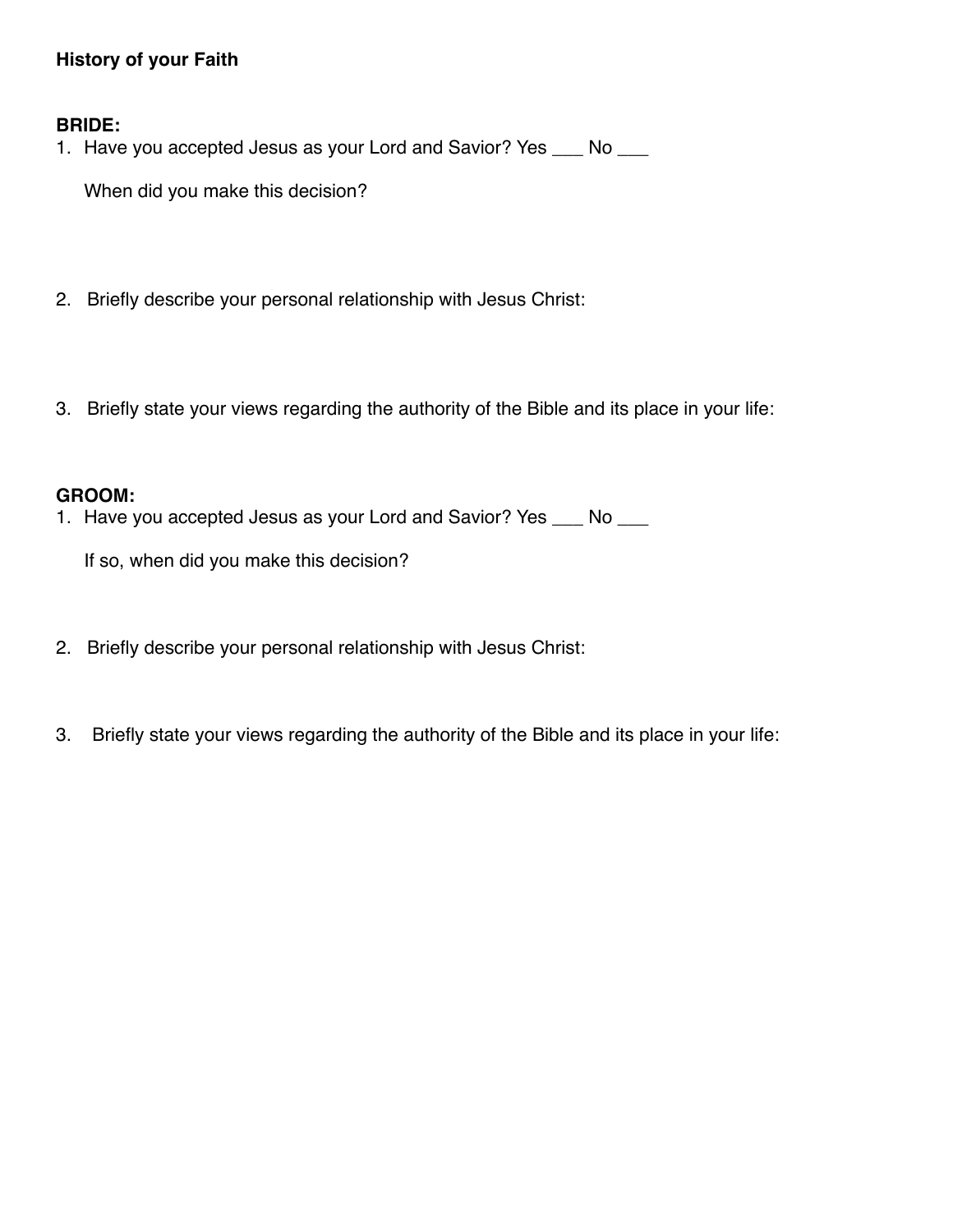#### **History of Your Relationship**

1. How did you meet and how long have you been dating?

2. Are you engaged?

3. Are you currently or have you been sexually active with each other (your answer will not disqualify you from the class)?

4. Have you ever broken off your relationship with your fiancé? Yes \_\_\_ No \_\_\_

Why did this happen?

Why did you get back together?

- 5. Why are you deciding to marry one another?
- 6. Why do you believe your marriage will work?
- 7. What preparation for marriage have you had?
- 8. What do your parents or family think about your marriage plans?
- 9. What do your friends think about your marriage plans?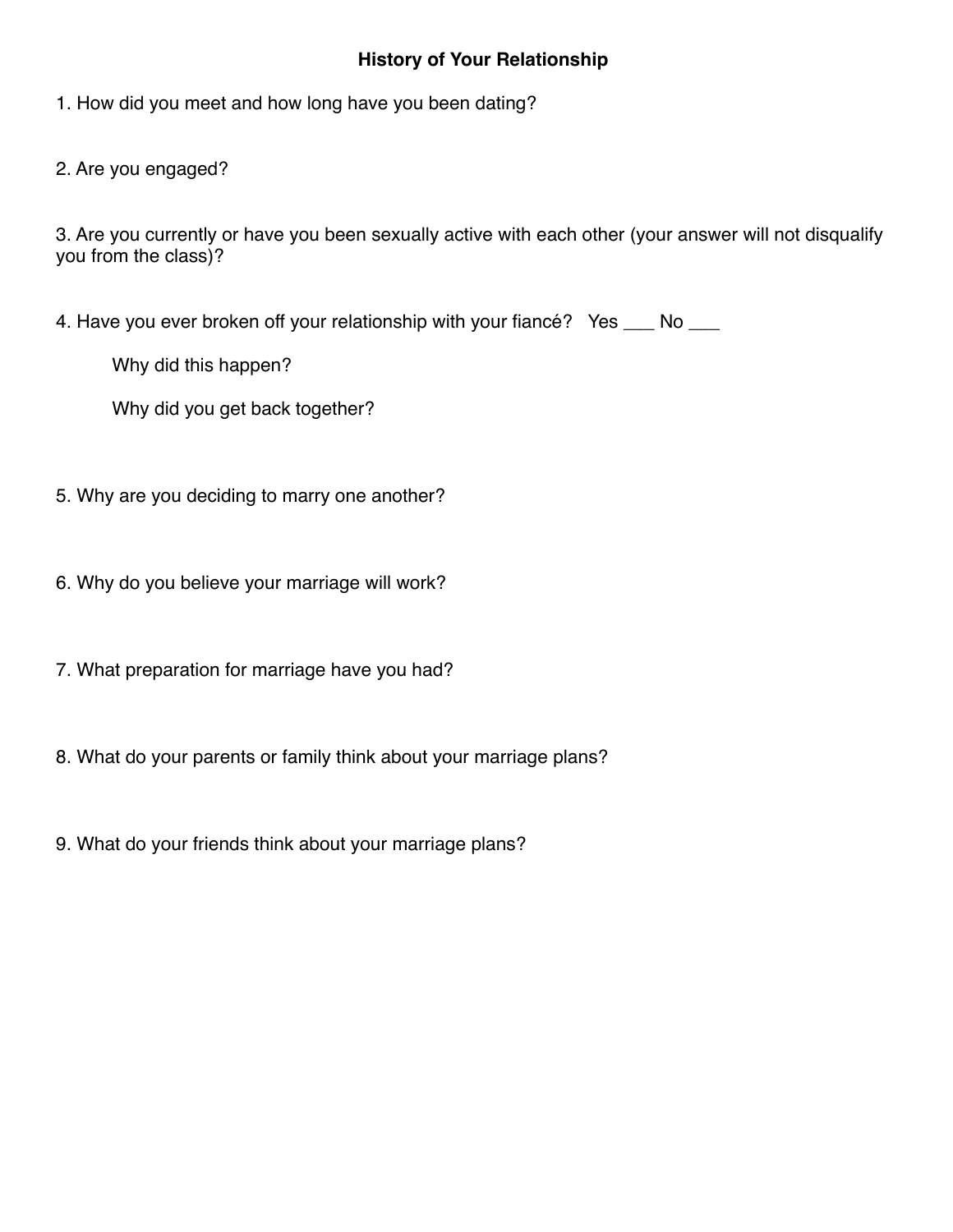#### **Prior Marriage History**

- 1. Have either of you been married before? **Bride:** Yes \_\_\_ No \_\_\_ **Groom:** Y es \_\_\_ No \_\_\_ If so, were you widowed or divorced? Bride: \_\_\_\_\_\_\_\_\_\_\_\_\_\_\_\_\_\_\_Groom: \_\_\_\_\_\_\_\_\_\_\_\_\_\_\_\_\_
- 2. If you were divorced, how did it end? Please explain.

## **Bride:**

## **Groom:**

3. Were you and your previous spouse Believers at the time of the divorce? Please explain.

## **Bride:**

## **Groom:**

4. When was your divorce finalized? Please give date.

## **Bride:**

## **Groom:**

5. Has your previous spouse remarried? Please explain.

#### **Bride:**

# **Groom:**

6. What do you believe contributed to the breakdown of your previous marriage? Please explain.

#### **Bride:**

# **Groom:**

7. How have you grown or changed since your last marriage?

### **Bride:**

# **Groom:**

8. Do you have any children from your previous marriage? If so, please give their ages.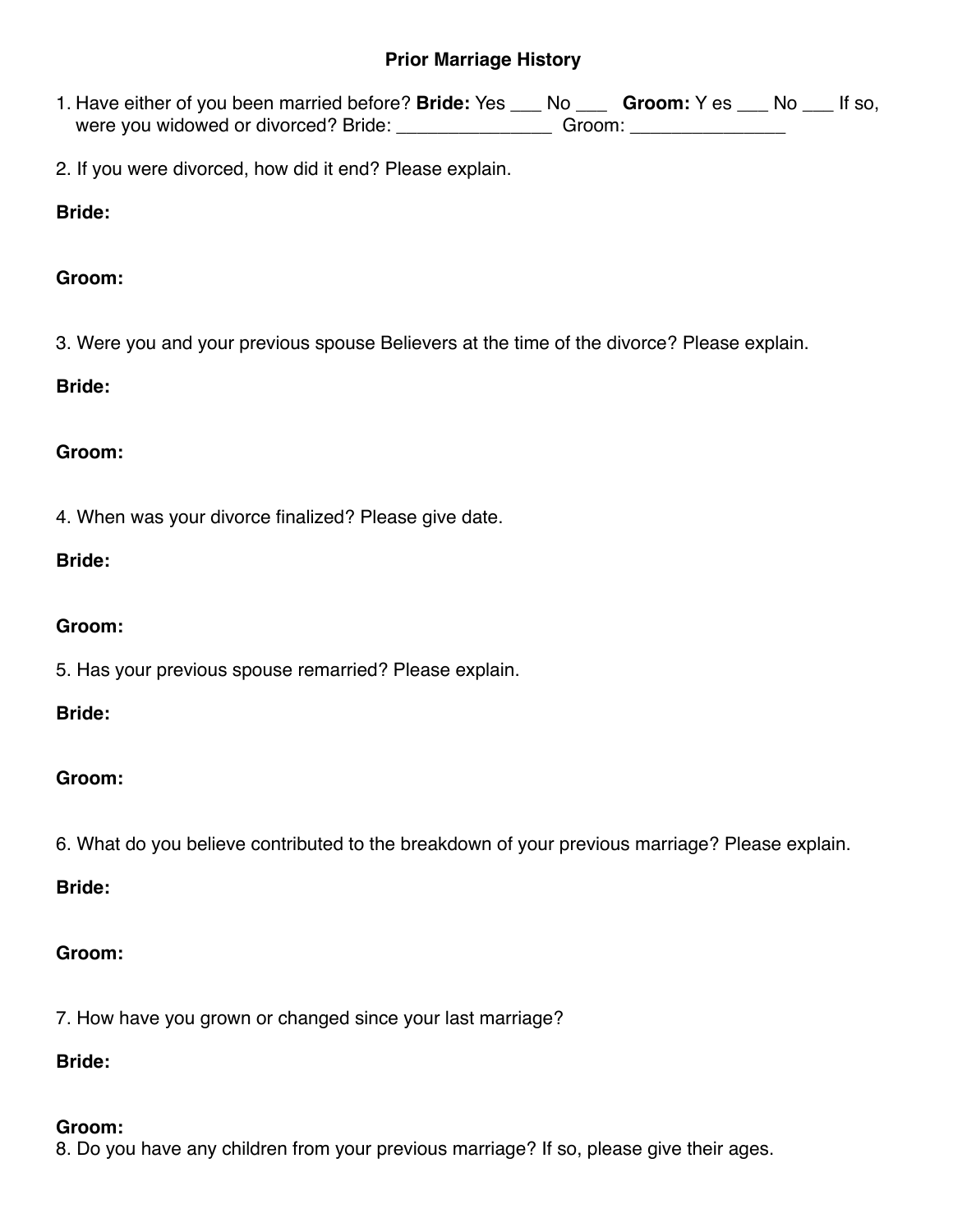**Bride:** 

**Groom:** 

9. What living arrangement has been determined for the children? Please explain.

**Bride:** 

**Groom:** 

10. Is this a good working relationship for all parties concerned? Please explain.

**Bride:** 

**Groom:** 

11. What do you understand to be your Biblical right to **re-marry**? Please explain.

**Bride:** 

**Groom:**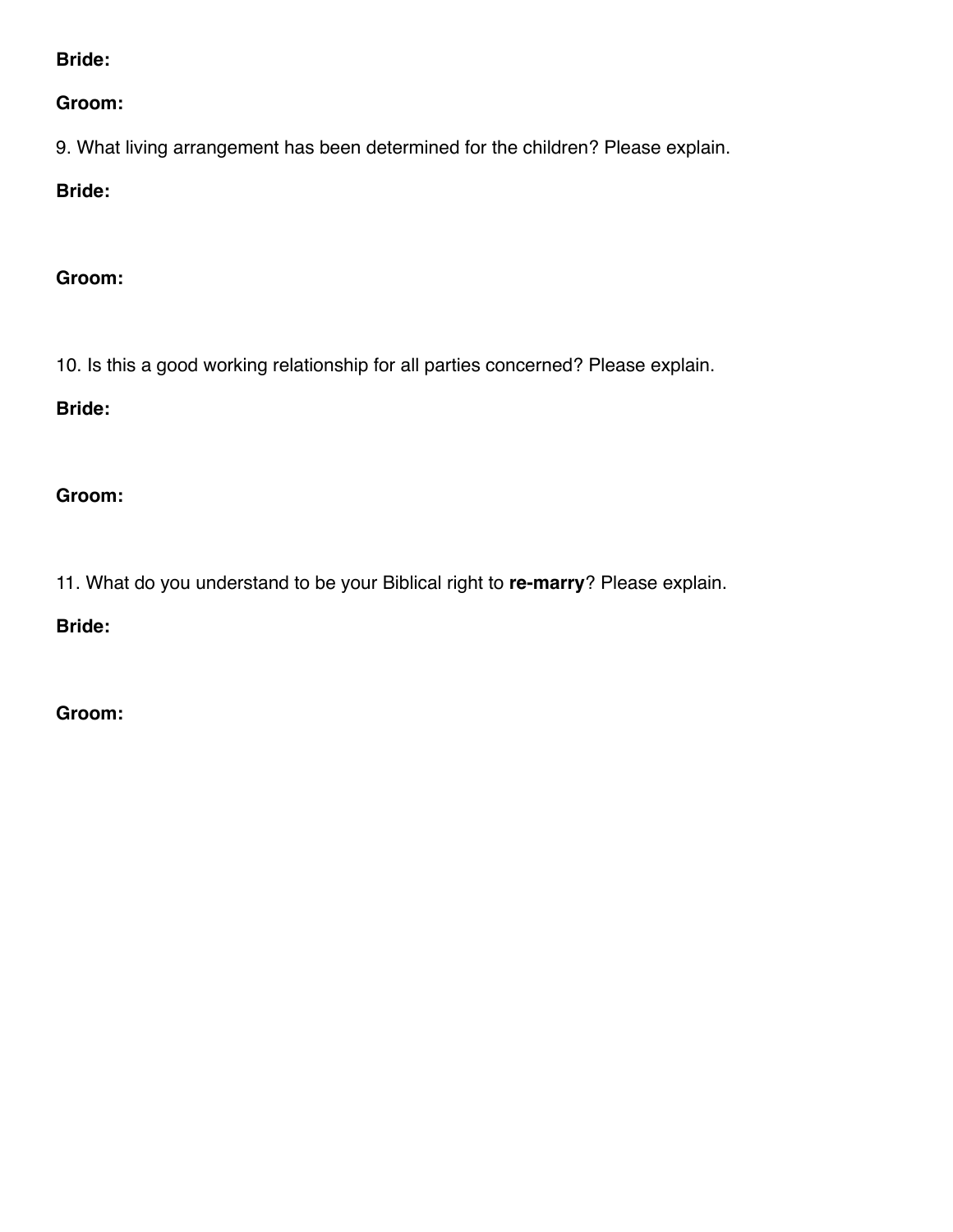#### **Purity**

From the world's viewpoint, maintaining sexual purity before marriage seems like cruel and unusual punishment. Many people consider it strange if a couple does not sleep together before they are married. "After all," they say, "shouldn't they find out whether they are sexually compatible?" However, God's word is very clear about how we ought to act as Christians. Please see the following verses that express God's perspective of sex.

(Exodus 20:14; 2 Timothy 2:22; Ephesians 1:4; 1 Peter 1:14-16; 2 Peter 1:5-7; Hebrews 13:4; Philippians 4:8; and Romans 16:19.)

Sexual purity is especially difficult during the engagement period. You have declared your commitment and you naturally want to consummate the relationship. You may even feel married at times. Yet what better opportunity to establish your relationship and build trust in one another by obeying God than on this key point.

Sexual purity means much more than not having sexual intercourse before marriage. Many couples avoid intercourse but are still sexually intimate. Look again at the verses previously mentioned. Scripture defines sexual purity as being morally excellent. And moral excellence means *being holy*. It means avoiding the appearance of evil. It means purity of thought as well as purity of deed. It means protecting one another's innocence from being stained by evil.

**I Thessalonians 4:3-8** *"For this is the will of God, your sanctification; that is, that you abstain from sexual immorality; that each of you know how to possess his own vessel in sanctification and honor, not in lustful passion, like the Gentiles who do not know God; and that no man transgress and defraud his brother in the matter because the Lord is the avenger in all these things, just as we also told you before and solemnly warned you. For God has not called us for the purpose of impurity, but in sanctification. Consequently, he who rejects this is not rejecting man but the God who gives His Holy Spirit to you."* 

**I Corinthians 6:18-20** *"Flee immorality. Every other sin that a man commits is outside the body, but the immoral man sins against his own body. Or do you not know that your body is a temple of the Holy Spirit who is in you, whom you have from God, and that you are not your own? For you have been bought with a price: therefore, glorify God in you body."* 

**Acts 24:16** *"In view of this, I also do my best to maintain always a blameless conscience both before God and before men."*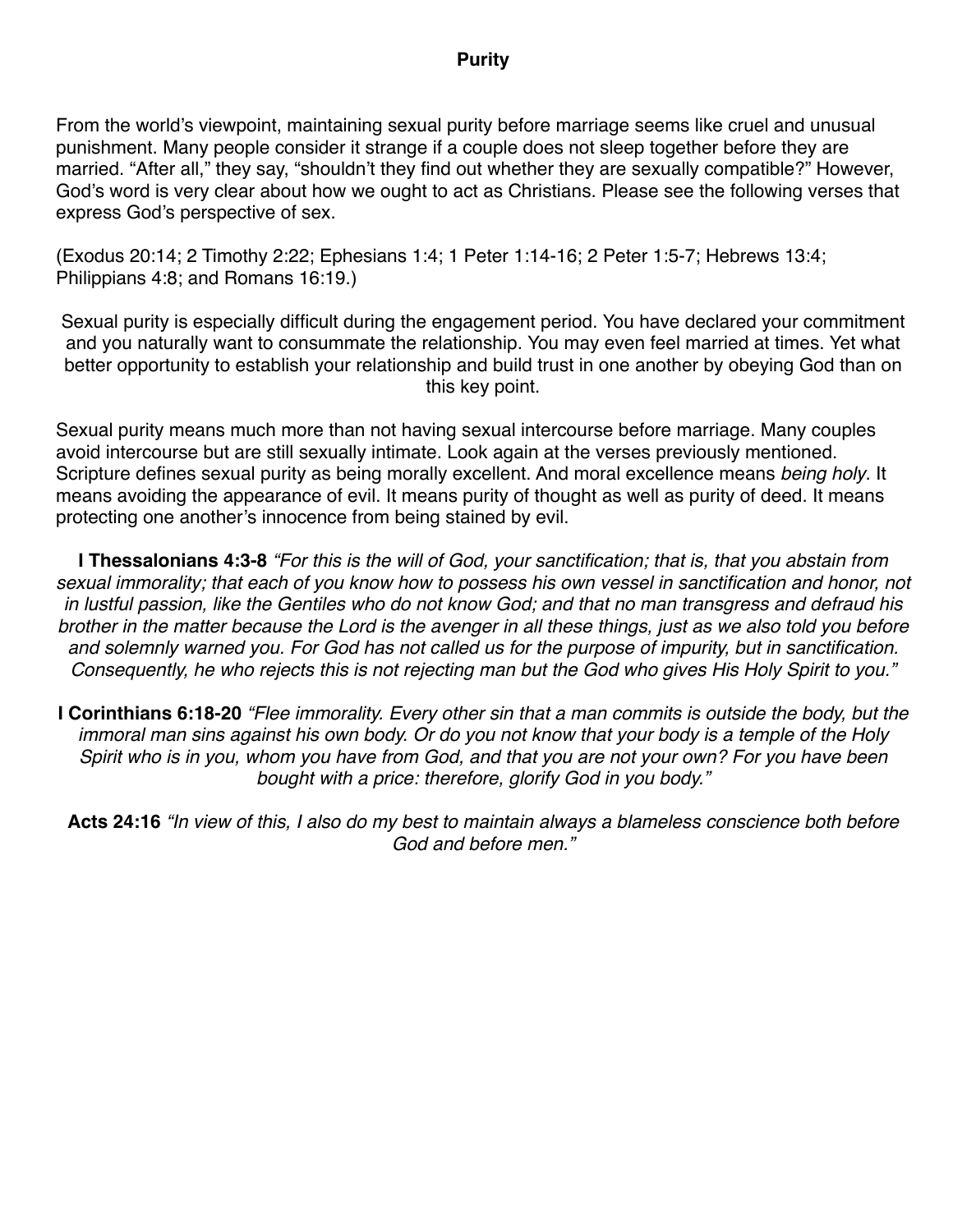## **All Couples Must Comply to the Following:**

#### **Prerequisites**:

1. Couples should abstain from living together prior to marriage, (*if you currently do:* please find other living arrangements.) (See 1 Thessalonians 5:22).

2. All couples must be legally divorced from prior marriages and currently single. (see Matthew 5:31-31 and I Corinthians 7).

#### **Requirements:**

All Couples must complete all their assigned reading and homework on time.

All Couples must arrive ten minutes early to their assigned class.

All Couples must attend all Class Sessions.

All Couples should abstain from being intimate till after the wedding

The fee is due at time of application is received.

I pledge to show my love for my soon–to–be spouse in ways that allow both of us to maintain a clear conscience before God and each other.

| <b>Bride:</b><br><u> 1980 - Jan Samuel Barbara, margaret eta biztanleria (h. 1980).</u> |  |
|-----------------------------------------------------------------------------------------|--|
| Date:<br><u> 1980 - John Stein, Amerikaansk politiker († 1901)</u>                      |  |
| <b>Groom:</b>                                                                           |  |
| Date:                                                                                   |  |